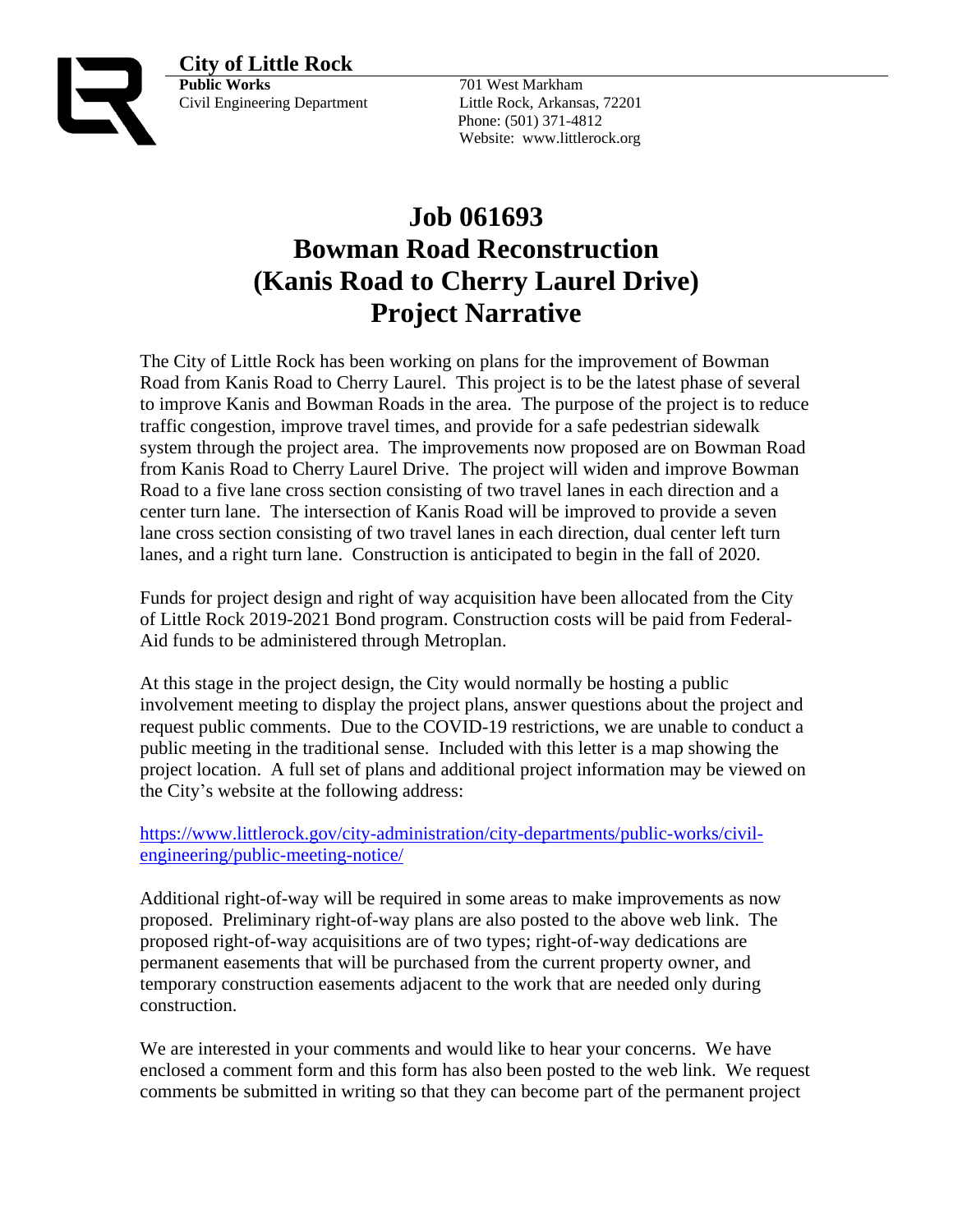record. If you have any questions or would like to request an in-person site review, please call me at (501) 371-4812 or send an email to dhopkins@littlerock.gov.

Sincerely, **The City of Little Rock**

**David Hopkins**

David Hopkins, PE Civil Engineer III

Enclosure(s)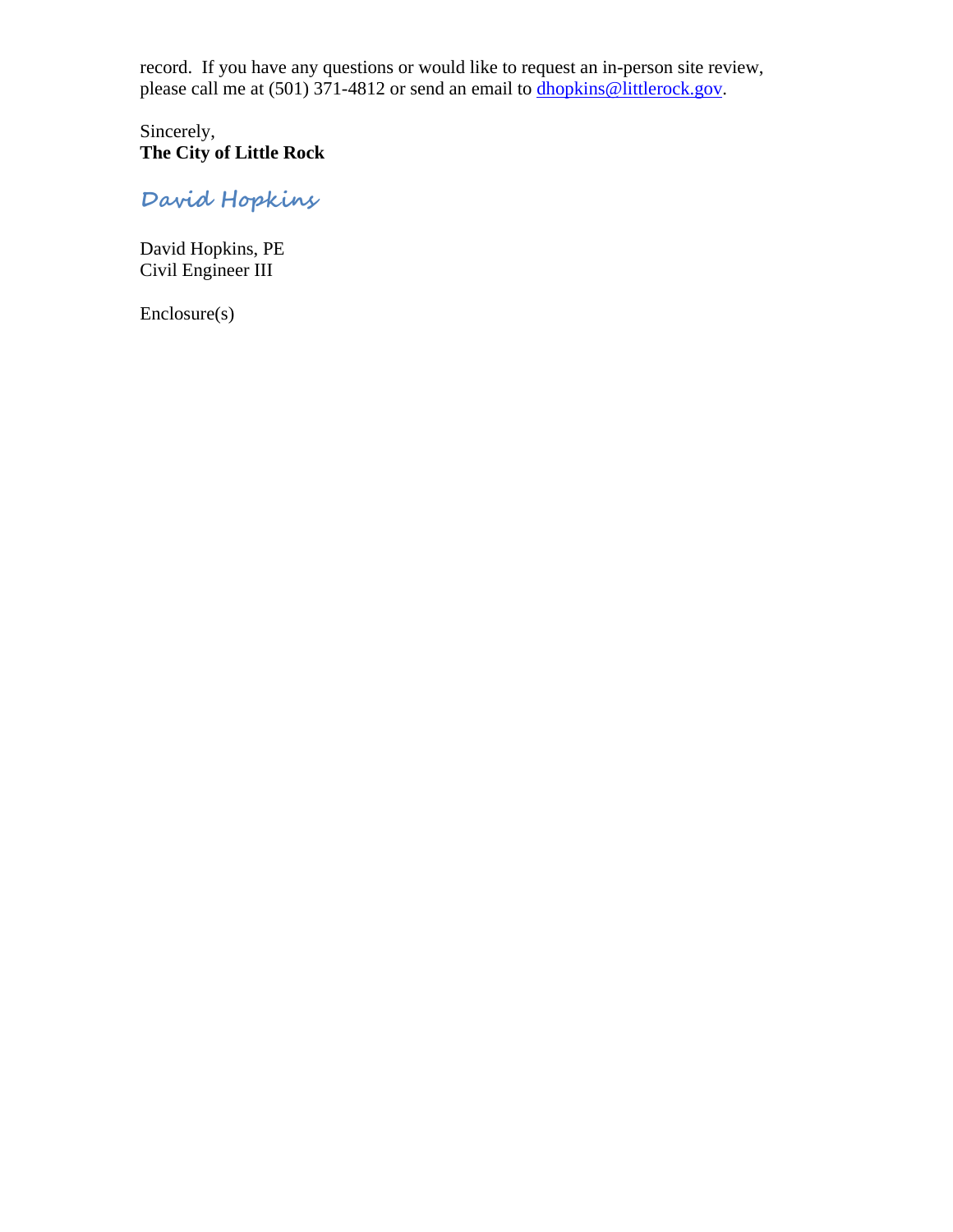